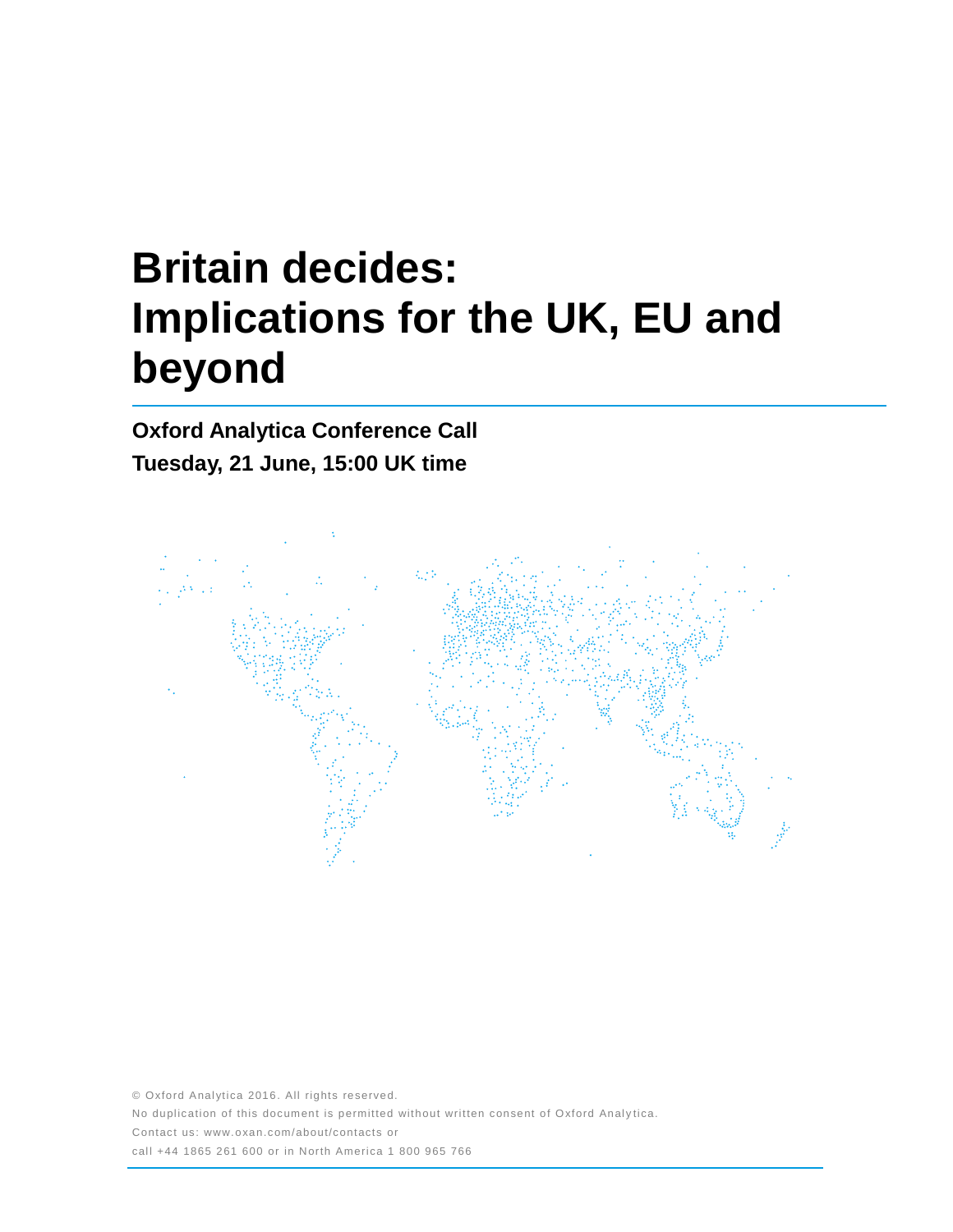

www.oxan.com

# **Britain decides: Implications for the UK, EU and beyond**

After four months of intense public debate, the United Kingdom is – at last -- about to vote on whether to stay in the EU or go.

It is arguably both the most important and least well-informed vote most of the UK electorate is likely to cast in their lifetimes.

Yet, regardless of the outcome, the vote on June 23rd is unlikely immediately to resolve much.

If the vote is for 'Brexit', then we are in the uncharted waters of the world's fifth largest economy unravelling itself legally, socially and economically from the EU.

If the vote is to remain by anything but an overwhelming margin, then neither the debates on migration, sovereignty, national security and the impact on the UK economy and financial sector nor the parallel struggle for the leadership of the governing Conservative party will be conclusively resolved.

Join three of Oxford Analytica's expert advisors on UK and European affairs to discuss the prospects and challenges facing the UK once we know the result on June 24th, including:

- In the event of Brexit, what would be involved in the UK unravelling itself from the EU, how long would that take and what would be the key points of negotiation?
- If the UK votes to remain, how could its future relationships within the EU change?
- How will the referendum influence the future of 'the European project' and its pillars such as the euro and Schengen?
- What are the likely short and long term reactions of the financial markets?
- Will there be similar referendum and opt-out demands in other EU states?
- What might be the impact on Spain, France and Germany's forthcoming elections?
- Does the EU have the institutional capacity and political will to reform itself?
- How divisive for the UK's governing Conservatives will the referendum prove, and who stands to benefit?
- What is the breakdown of the vote likely to be regionally and what impact will that have on the possible break-up of the United Kingdom?

Please join us on Tuesday, **21st June 2016 at 15:00 UK time** to discuss these issues among others with a panel of Oxford Analytica's expert advisors.

No duplication of this document is permitted without written consent of Oxford Analytica.

Contact us: www.oxan.com/about/contacts or

call +44 1865 261 600 or in North America 1 800 965 766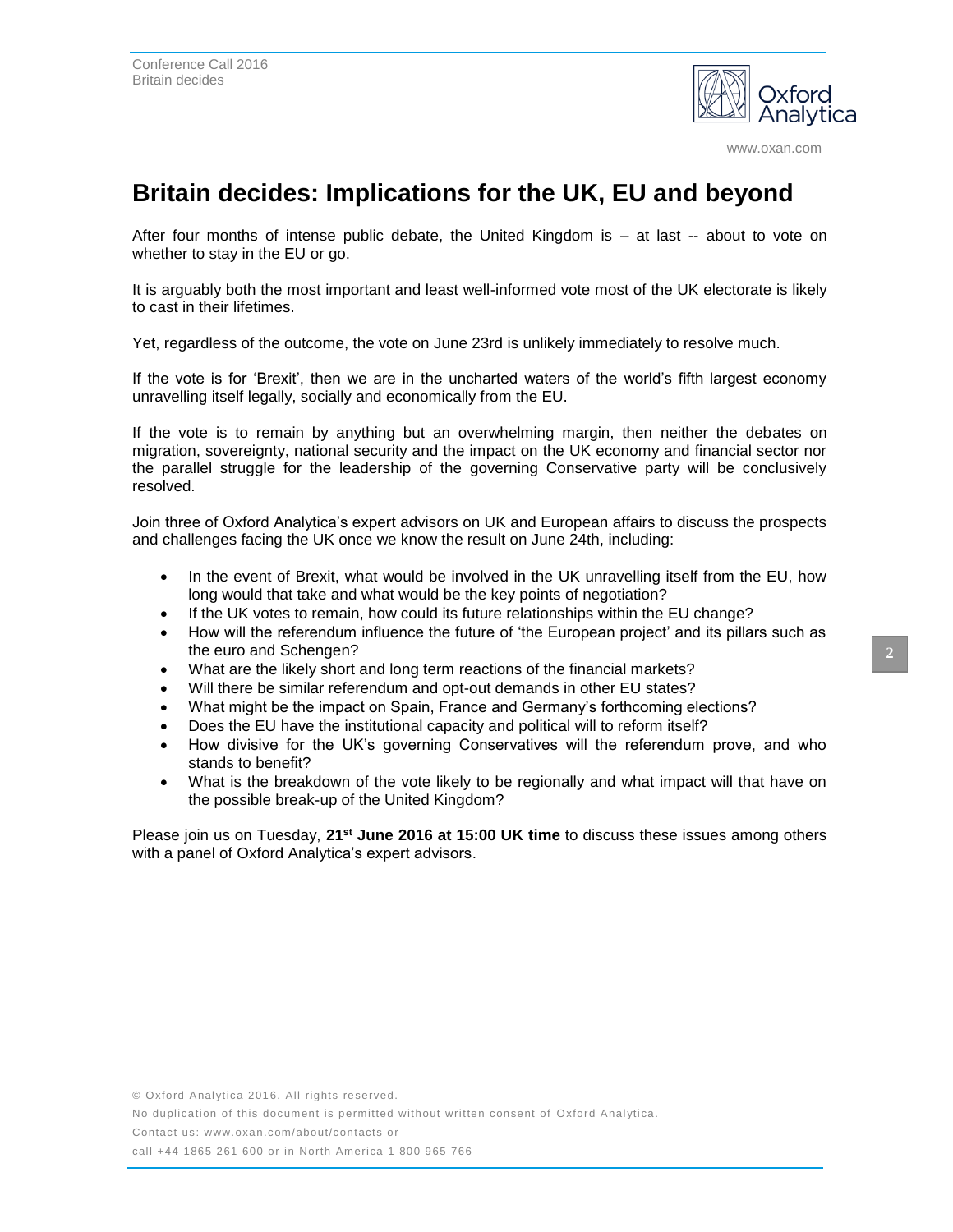## **Chair** www.oxan.com **Chair**

alvtica

### **Paul Maidment, Director of Analysis and Managing Editor, Oxford Analytica**

Paul Maidment joined Oxford Analytica in December 2014 as the Director of Analysis and Managing Editor of the Oxford Analytica Daily Brief.

He is an award-wining journalist who founded the New York-based digital editorial consultancy Bystander Media in 2010. A pioneer in combining digital and print journalism, he was previously Editor of [Forbes.com](http://forbes.com/) and Executive Editor of Forbes, transforming a magazine website into the leading online destination for business, finance and up-scale lifestyle. Before joining Forbes in 2001, Paul was the founding Editor of the Financial Times' award-winning web site [FT.com](http://ft.com/) and Assistant Editor of the newspaper. His early career as an editor and foreign correspondent encompassed The Economist, the Asian Wall Street Journal and the BBC in the U.K. the U.S. and Asia — a depth of journalistic experience and breadth of media that gives him a unique perspective on the changes transforming publishing and the world economy. Paul was inducted into the Digital Hall of Fame in New York in 2010.